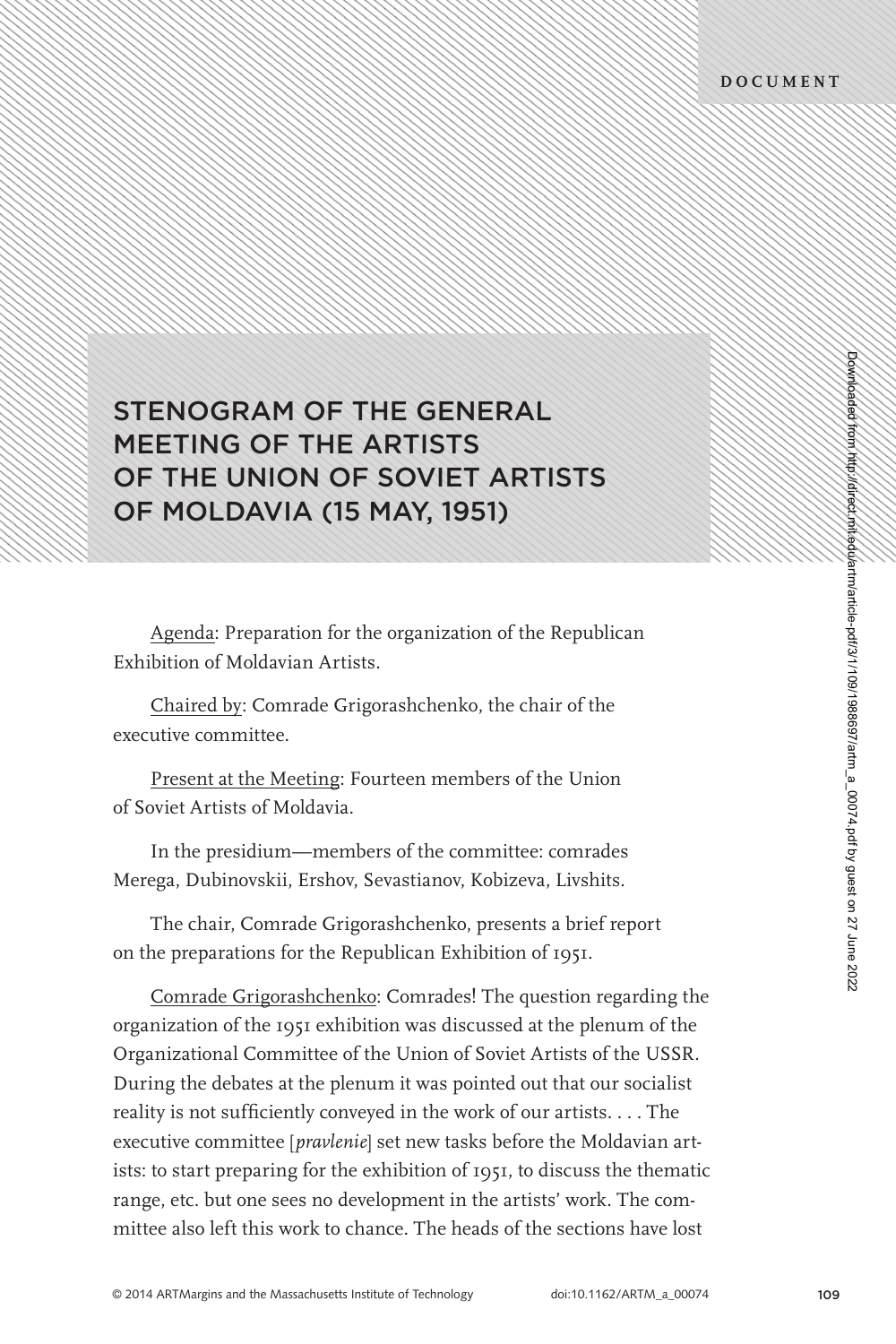their sense of responsibility in this regard. The deadlines for the review of the sketches were not met.

Comrades! It is necessary that we start the work again and that things not slip from the hands of the committee. It is necessary to help artists materially. All the funds in the Artists' Fund must be made available to artists. It is necessary to organize creative bases. In a very short time it is necessary to form creative brigades for the preparation of the exhibition. 1

Regardless of the short deadline, the exhibition must be held in accordance with the highest artistic standards, and we must not leave this work to chance.

[*The head of each section reports on the progress of its members*. O.E.] 2 Comrade Kobizeva [*Head of the Sculpture Department* ]: Even though the sculptors have been busy working for the All Union Agricultural Exhibition, they will also participate in the Republican Exhibition.

Comrade Dubinovskii is currently working on the theme— "Tamara Cheban."

Comrade Averbukh—on "The Korean Family."

Comrades Dobroshinskii and Krakoviak are working on the por traits of the heroes of socialist labor, comrade Keptenaru on portraits of heroes of labor, comrade Nobizeva on a work entitled *The Oath of Democratic Youth to Peace and Friendship* .

We will provide Kotovskii's and Lazo's one-meter-long models and the thematic composition *Comrade STALIN among the Moldavian People* .

Comrade Sevastianov [*Head of the Painting Department* ]: Comrades! [. . .] Based on the individual plans of the members of our section for the Republican Exhibition, we have lined up the following thematic compositions: Gamburd must submit the work entitled *Kotovskii at the Kishinev District Court*. He hasn't yet started to work on this theme. For now he wants to go to the countryside in order to collect materials and paint portraits for the planned exhibition. This means that we don't really know whether Moisey Erimovich is going to work on this

a r t m a r g i n s 3 : 1

<sup>1</sup> The term "brigade" (*brigada*, in Russian) denotes a group within the workforce and was widely used in the former Soviet Union, especially in agriculture, where it was intro duced during the mass collectivization drives of the late 1920s and '30s.

<sup>2</sup> The word "section" (*sektsia*) here refers to the Unions' departments organized according to an artistic medium—for instance, the Union's Painting Section, Sculpture Section, Decorative Arts Section, or Section of Critique.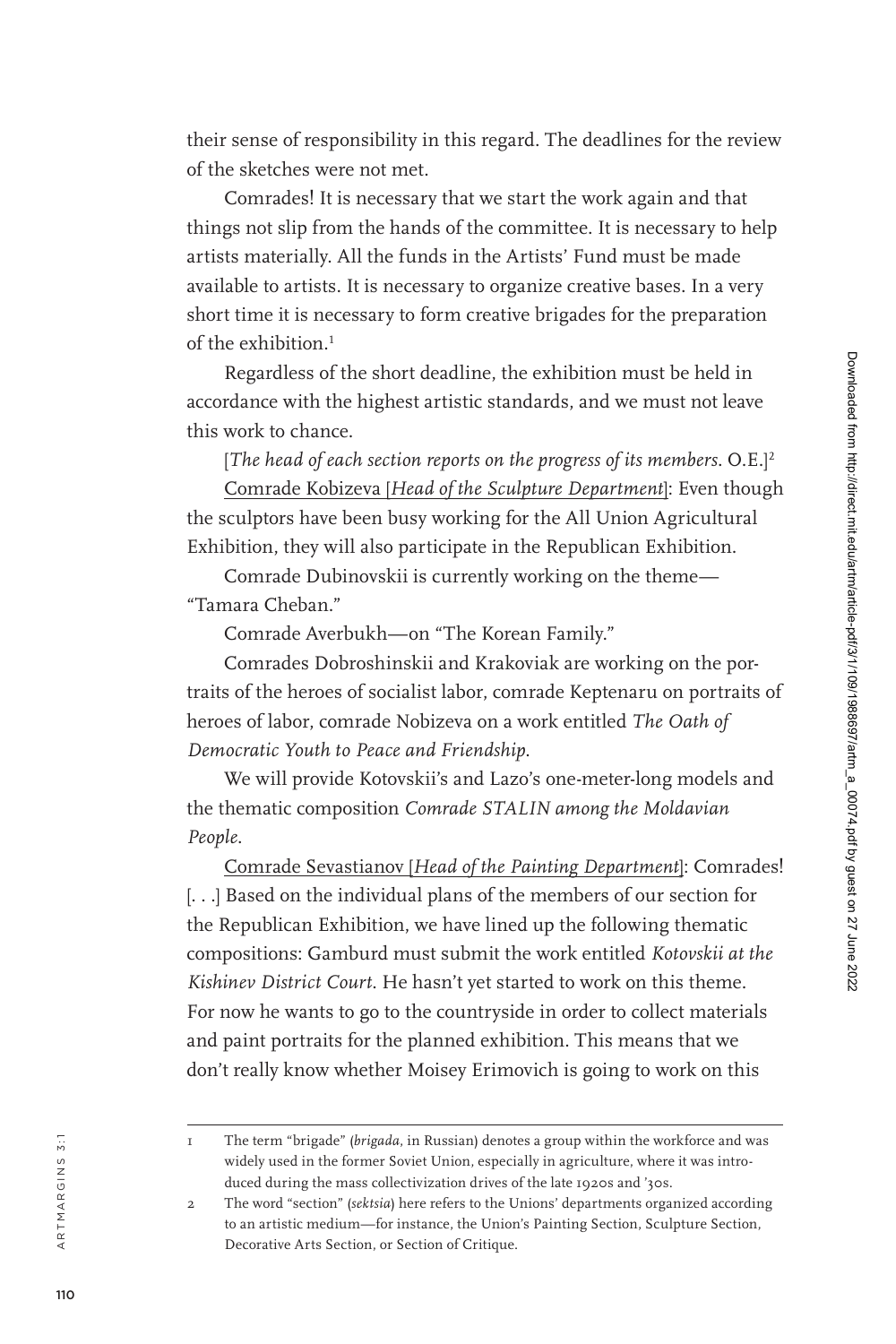## **CTEHOPPANMA**

**OBINTO COBE** HELDE CONNA CORRECTED **TIMOR MO** 

15 м а д 1951 года

## **DODECTRA JIHR:**

Подготовка к организации Республиканской выставки работ понимов Молдавии.

ПРОСКАТЕНСТВУЕТ: Председатель правления тов. ГРИГОРАНИЮ.

ПРИСУТСТВУЮТ: 14 художников ССКИ.

3 презициуме - состав правления т.т. INPETA, UNIMERCKM', BOR, OSPACTIVHOP, ROEMISM, J.WRIM.

С краткой информицией о подготовке к организации Распубликанской нотания 1951 года иметупил председатель правления тов. ГРИГОРАЩЕНО.

тов, ГРИГОРА «НЕФ: Товарици I По вопросу организации выставии 1951 года стоил копрос на пленуме оргнозитета EX COOP, B HOSHING HA INTERNATO OGTERNITEER COX COOP ONESULO by TIO B роизведениях художесков индоститочно отобразвется нин социалисти-SIGNIA RESCRIPCIONALE AND BICHBERIO MIGHTE O CONTINUE TROPICIONE па дин кудошинков.

Page 1 of "Stenogram of the General Meeting of the Artists of the Union of Soviet Artists of Moldavia (15 May, 1951)." Photo by Octavian Esanu with permission from the Arhiva Organizatiilor Social Politice a Republicii Moldova (AOSPRM).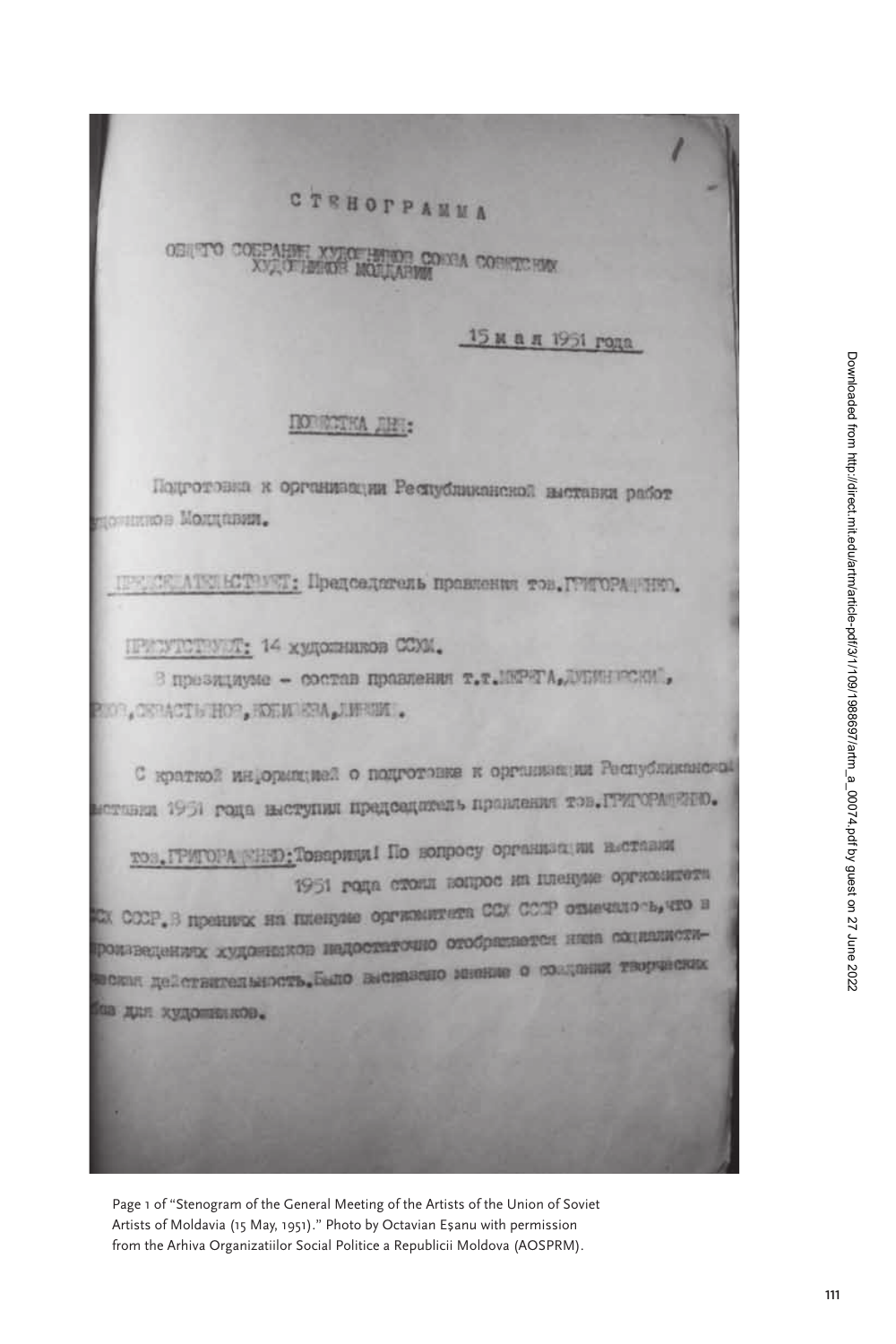painting or not, so we cannot yet have a clear idea about the fall exhibi tion. [. . .]

Grigorashchenko is working on a series of watercolors entitled *The Friendship of the Moldavian and the Great Russian People* [. . .].

Gabrikov is working on a sketch *Lenin and Stalin*. He hasn't shown the sketch either in the section or to me as head of the section. He has asked for more time to gain clarity about his compositional theme and then he will show it [. . .].

Comrade Livshits [*Head of the Art Criticism Section* ]: The basic plan for the Art Criticism Section is to work on a book. However, the section will take part in the work on the exhibition. Now the section is working together with the committee to help the artists: it will offer consulta tions to artists. Lectures will also be organized that will help artists who are producing works, especially lectures concerning the question of nationality in art and the process of art-making.

The main work of our section will be done after the exhibition: to prepare the catalogue, to debate the exhibition, and to get coverage in the press. Maybe we will also be able to organize a few lectures for the workers in order to demonstrate the achievements of Moldavian art [. . .].

[*After the reports submitted by the heads of the Sculpture, Painting, and Art Criticism Sections, the artists begin debating*. O.E.]

Comrade Grecu: Comrades! I think that our meeting must look into those shortcomings in our work that prevent the successful prepa ration for the exhibition which has been planned for some time. This is the main objective of our meeting today. Of course, we have to list what we have done and say who is working on what. All the heads of the sections have set out the work that still needs to be done for the 1951 exhibition which will take place, as you all know, in November. These presentations by all the section heads were bureaucratic without exception because they limited themselves to enumerating who was working on what, and the head of the graphics section even declared that one artist is already working while another hasn't started working yet [. . .].

We have a range of rather basic unanswered questions that con cern the artist's work on himself, the relation of the artist to his work. When such questions are raised there are people like the artist Vasiliev, who uses quotes from Lenin to offend a comrade. When, during our last discussion, I asked a question about [*redacted*] in order to come to a

a r t m a r g i n s 3 : 1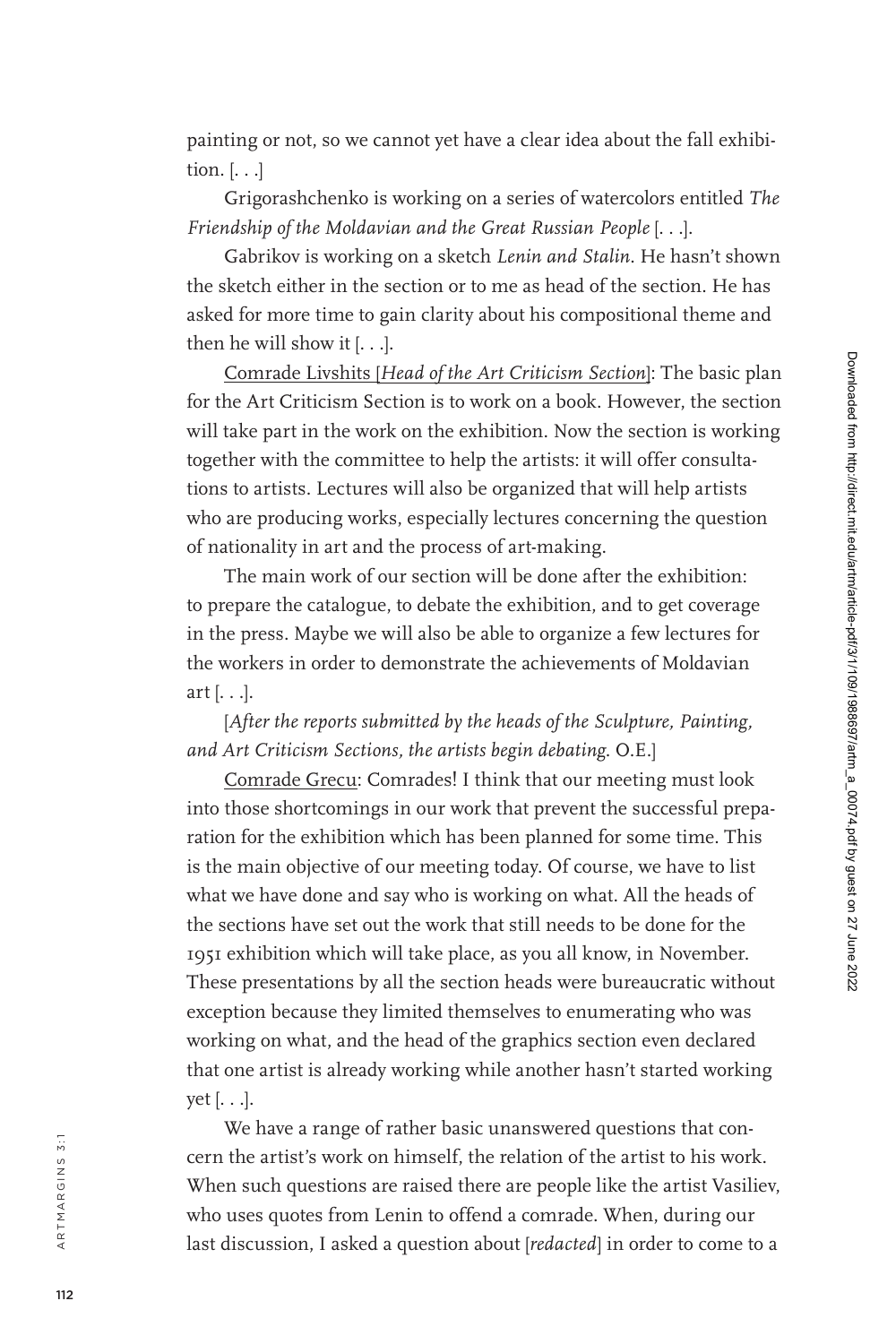conclusion regarding a certain issue, Vasiliev stated that Lenin once said: "One fool poses a question and one hundred wise men cannot answer it."

This is how we react to something that must be thoroughly clarified and discussed. Therefore our art critics must step forward and think more seriously about every comrade, to try to understand his shortcomings, conduct a series of lectures, conversations, and discussions in order to bring to light everyone's weaknesses and reach concrete results.

I think that we are just not working enough, and we are not active enough because of certain moments that each of us experiences. Recently I was in the studio of Dubinovskii, and when we started discussing an interesting issue on which I was speaking in my last creative report, concerning certain creative exercises that each artist must carry out daily in order to find in a painting that moment when its psychological content is illuminated, or the materiality of that moment, I was told: "Comrade Grecu, you're wasting your time with nonsense."

I think that such an attitude toward me is not really a good one and it cannot help me grow [. . .].

Our collective would be capable of solving these questions, but why there are biased opinions about individual comrades, I just don't know. For instance, comrade Livshits says: "Comrade Grecu, I think you are a Cézannist!" Every time I come to [him] with some question he always answers me like a person whom he knows from a certain position, even though he did not find this out himself—someone told him about it. I feel offended both after my creative report and in relation to individual comrades, because comrade Livshits has a prejudice toward me. If he sees my shortcomings, then he needs to look at them more deeply, be patient and find a way to convince me; if I am wrong, he needs to tell me that I am lost, and that's it [. . .].

Comrade Dubinovskii: Comrades! The situation is very alarming indeed. This is my personal opinion, and we need to talk seriously about this now.

The first thing is the complete indifference. Take, for instance, our meeting today. It is always the same people who gather here and who also participate in our exhibitions, but those to whom we must talk most of all, work with them, give them attention; those who contribute the least—they remain again on the sidelines.

I cannot agree that one of the reasons for the complete indifference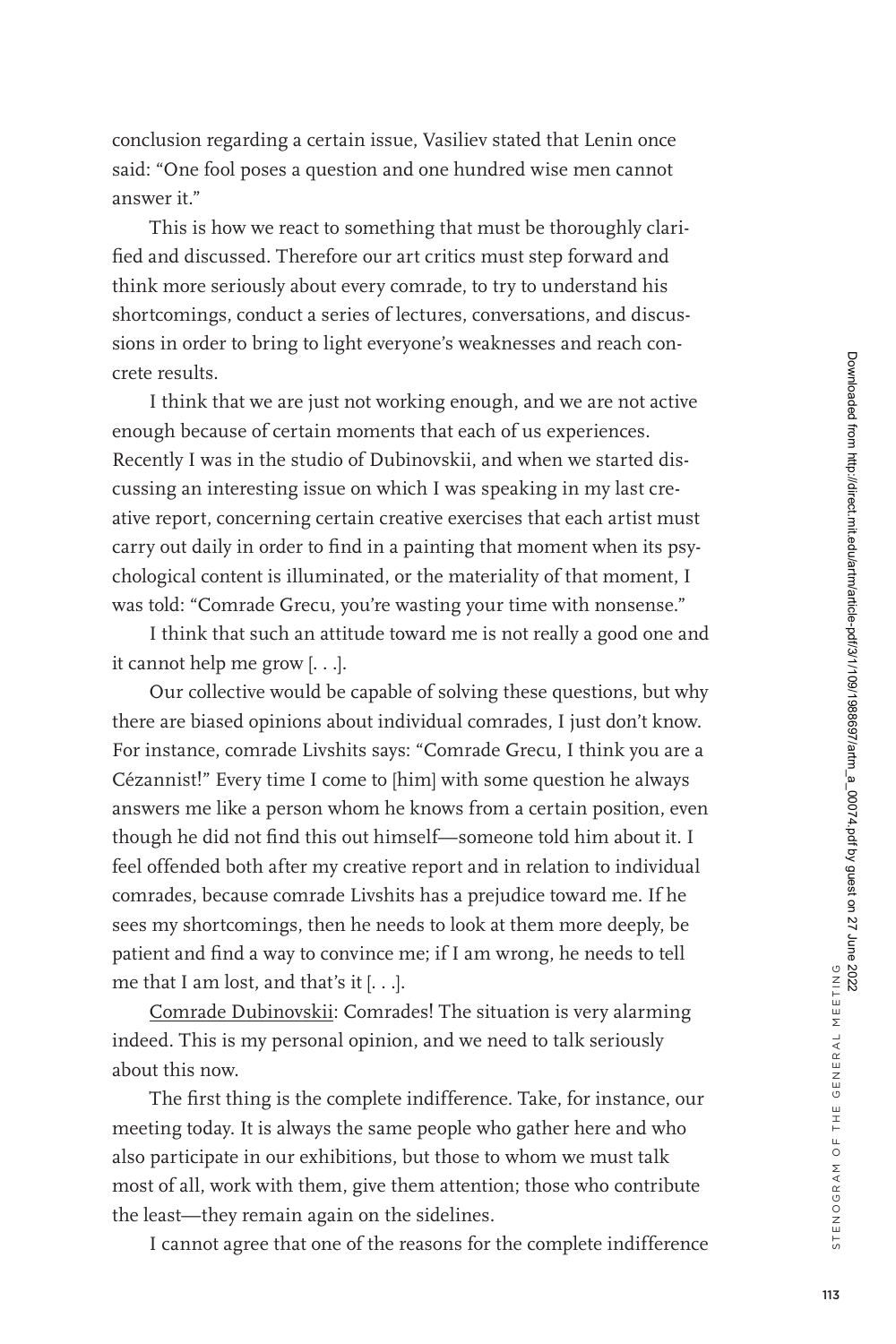of certain comrades is the reason comrade Grecu talked about. That's indifference to one's profession, [for] they are like singers who do not find it necessary to practice their arpeggios in order to develop their voices; instead, they sing only when they are before a concert, when they can receive money for this. We have to talk very seriously about this obligation today. This problem closely relates to our exhibition and it can have an impact on the exhibition itself [. . .].

I literally feel the inertia on the part of the majority of Union mem bers, not only with regard to the exhibition but to everything [. . .].

I believe that our mistake, the mistake of the committee first and foremost, is in fact that we did not come to this meeting with precise evidence; we don't know who is working on what. Formally speaking, everyone can take up an interesting theme, but we must not end up in the situation of Rudenko from Tiraspol or of Maloi, who could not real ize the themes they had conceived.

I believe that by merely listing who is working on what we cannot have hard knowledge of how the work is going, and we cannot see the true face of our exhibition.

I think that literally from tomorrow on we need to reconstruct our work in order to visit each artist, in order to see who is working on what, activate people toward daily work. The situation is grave, com rades, very serious. There are 5 months left until the exhibition  $[...].$ We have forty-four members in our Union. I don't know what puts the brakes on [their] work. Today we have to uncover the reasons why the artists have sunk into complete indifference; they have ceased being artists and are only listed somewhere as artists [. . .].

Comrade Ershov: [...] One can conclude, from the statements [and] speeches made by the heads of each section, it seems to me, that the artists are uncertain about their themes. Specifically, it is not clear to me, who is working on what; nothing has been said about this until now. Is it possible to say who is working on what? It is possible. But can anyone in such a short time develop a theme more or less seriously? No. Why? On the one hand, these people are so to speak badly provided for materially, and on the other hand, we do not have concrete instructions as to who is supposed to be working on what. Take for instance Semyonov: he was working on this painting *Kotovskii*. The painting is done. The acquisition of this picture or its rejection is unknown [*sic*].

I consider that one of the reasons is clear enough, because the art -

a r t m a r g i n s 3 : 1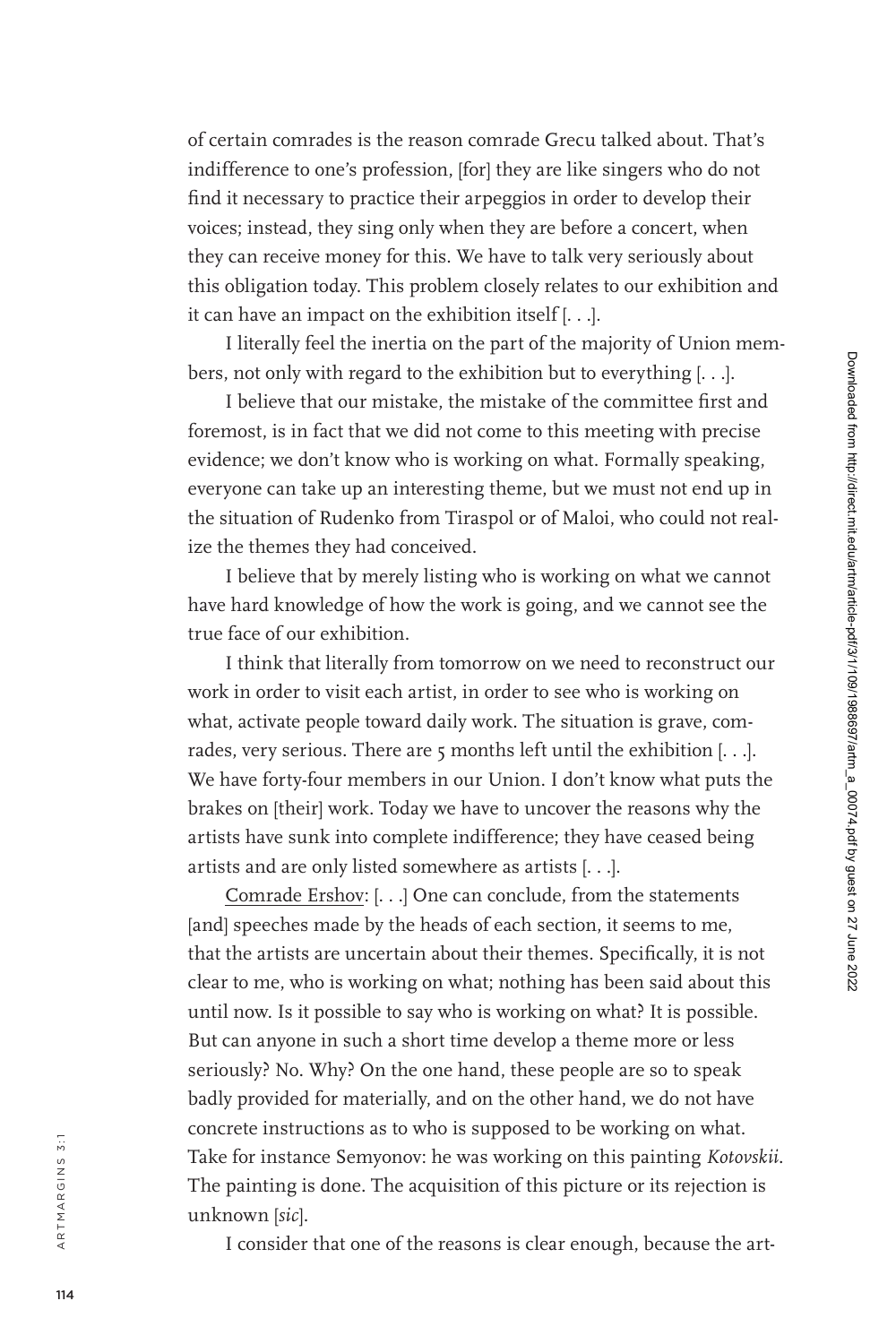ist cannot work anymore. He cannot provide for himself materially, and if he ever paints another painting in the future and if this uncertainty still persists, he would simply paint for himself. I think that on the part of the Directorate of Artistic Affairs and on the part of the museum administration, it will be necessary to think seriously about such comrades. After all, we are dealing not only with Semenov; we also have Khazov who hasn't finished his portraits, and a number of other comrades who do not know what lies ahead of them [. . .].

We have also talked a lot about brigades. We need to organize brigades, comrades [. . .]. We have too many geniuses who consider themselves great artists and who do not want to form brigades.

In order to be able to paint something big and serious in time for the 1951 exhibition, brigades have to be formed. Take, for instance, the theme "The Construction of Hydroelectric Power." Can one artist succeed in painting such a theme in the course of three months? Why not create a brigade? [. . .]

Comrade Silin: In his report, the chairman of the executive committee, comrade Grigorashchenko, painted a rather dark picture of the current state of the work of our artists for the 1951 exhibition. [. . .] The committee has apparently not understood the objectives placed before the artists of Moldavia by the Third Congress of the Communist (Bolshevik) Party of Moldavia, the objectives that were put forward by the plenum of the Organizational Committee of the Union of Soviet Artists of the USSR—with comrade Grigorashchenko in attendance and finally the objectives put forward by the Directorate of Artistic Affairs of Moldavia, of which comrade Grigorashchenko has unfortunately not said a single word. The committee must immediately review this question; since there is very little time left until the exhibition, it is imperative for everyone to raise his sense of responsibility in preparing the artists for the 1951 exhibition and to offer the artists every kind of practical help, for such a work pace seriously risks the failure of the exhibition we are presently discussing, and it seems to me that no one will allow this to happen [...].

In our Socialist reality, artists must—I want to underline this especially—they must show the Socialist labor of the Soviet people by creating truthful and life-affirming, deeply political, and party-minded works that glorify the greatness of our time, [works that are] worthy of our Soviet people. In this case, and on the request of the vice chairman of the Directorate of Artistic Affairs of the Moldavian SSR, comrade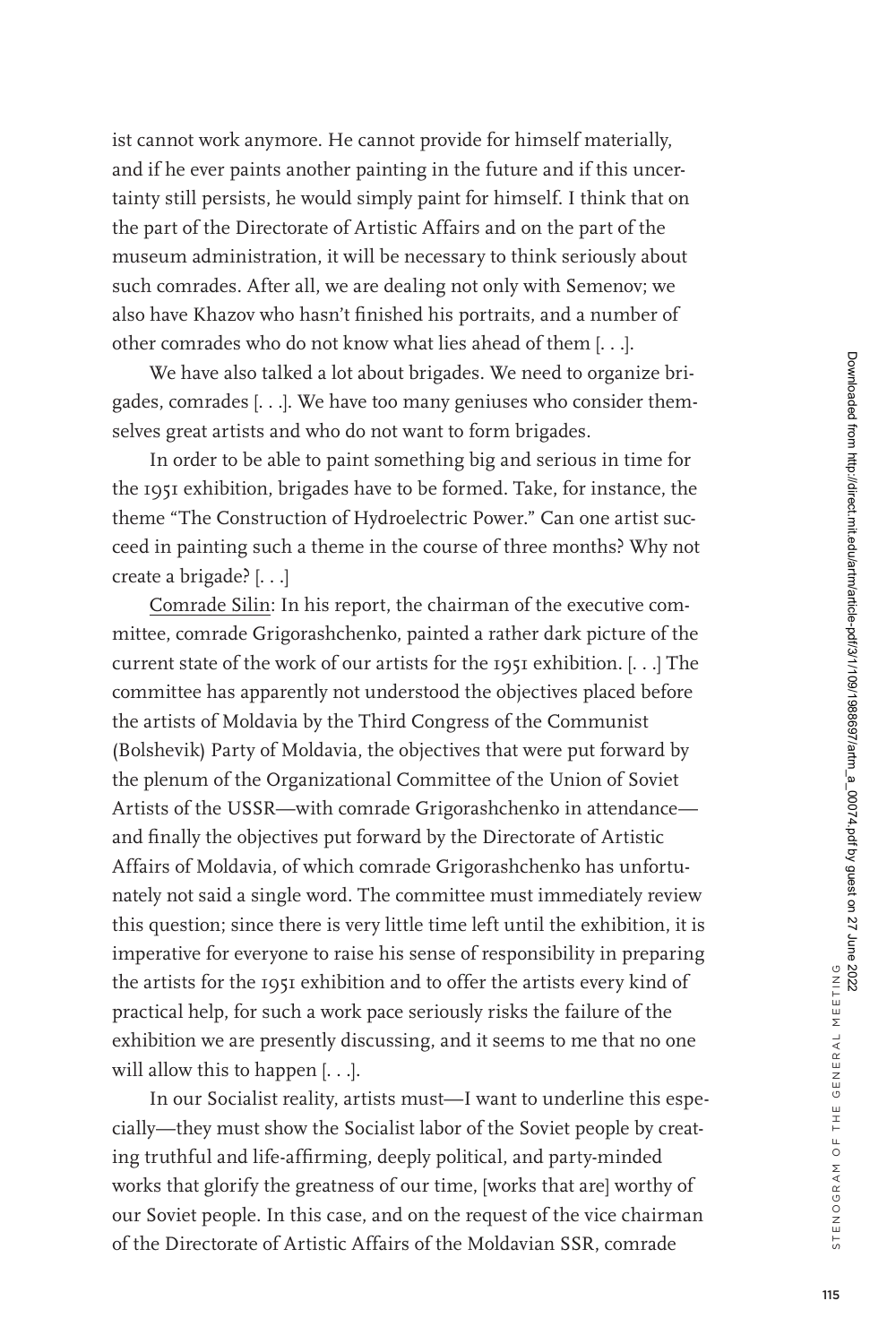If the artists present such works, the acquisition could even take place tomorrow. When I told comrade Prilepov that the available amount may not be enough for the acquisition, he declared—and asked [me] to tell you-that if the available amount of fifty thousand rubles is used, then the Directorate will find ways to add that same amount, but the main thing is that there is nothing to buy. So far the artists haven't submitted anything [. . .].

Comrade Averbukh: The Directorate of Artistic Affairs gave us a signal regarding the 1951 exhibition. Without this, nothing would have happened. Several reviews of sketches were planned, they were not pro vided [. . .].

When the executive committee was just formed, we invested great hopes in this, but unfortunately these hopes were not justified. I'm not saying that we need nannies, but still we need to pay attention and find out what the artists are doing. I made a political caricature in wood, Boris Nikolaevich looked at it, approved of it, but was anyone really interested in it? Did anyone else say one word of encouragement? Nothing [. . .].

In this way the committee is detached from the collective; it takes decisions outside of any connections with the collective, it's simply indecent to hear the talk that is circulating [. . .].

The committee must always be informed about what the artist is working on. The other day I made a sketch, but I'm afraid to work on it. I'd like the comrades to look at it, because this is a totally normal thing. The committee must always be in close contact with the artists [. . .].

Comrade Merega: [. . .] On the 29th of March, the Committee for Artistic Affairs of the USSR issued an order requiring the organization of the exhibition of 1951. We called a meeting for March 30 in order to clarify the tasks set forward before the Union of Soviet Artists of Moldavia. Among them was the immediate task of preparing for the 1951 exhibition. I will not keep your attention on this any longer. I will read you what activities have been planned as part of the preparations for and execution of the 1951 exhibition of works by Moldavian artists.

[*Reads the plan of activities.*]

Comrades, these are the activities planned by the executive com mittee for the exhibition of 1951 [. . .].

a r t m a r g i n s 3 : 1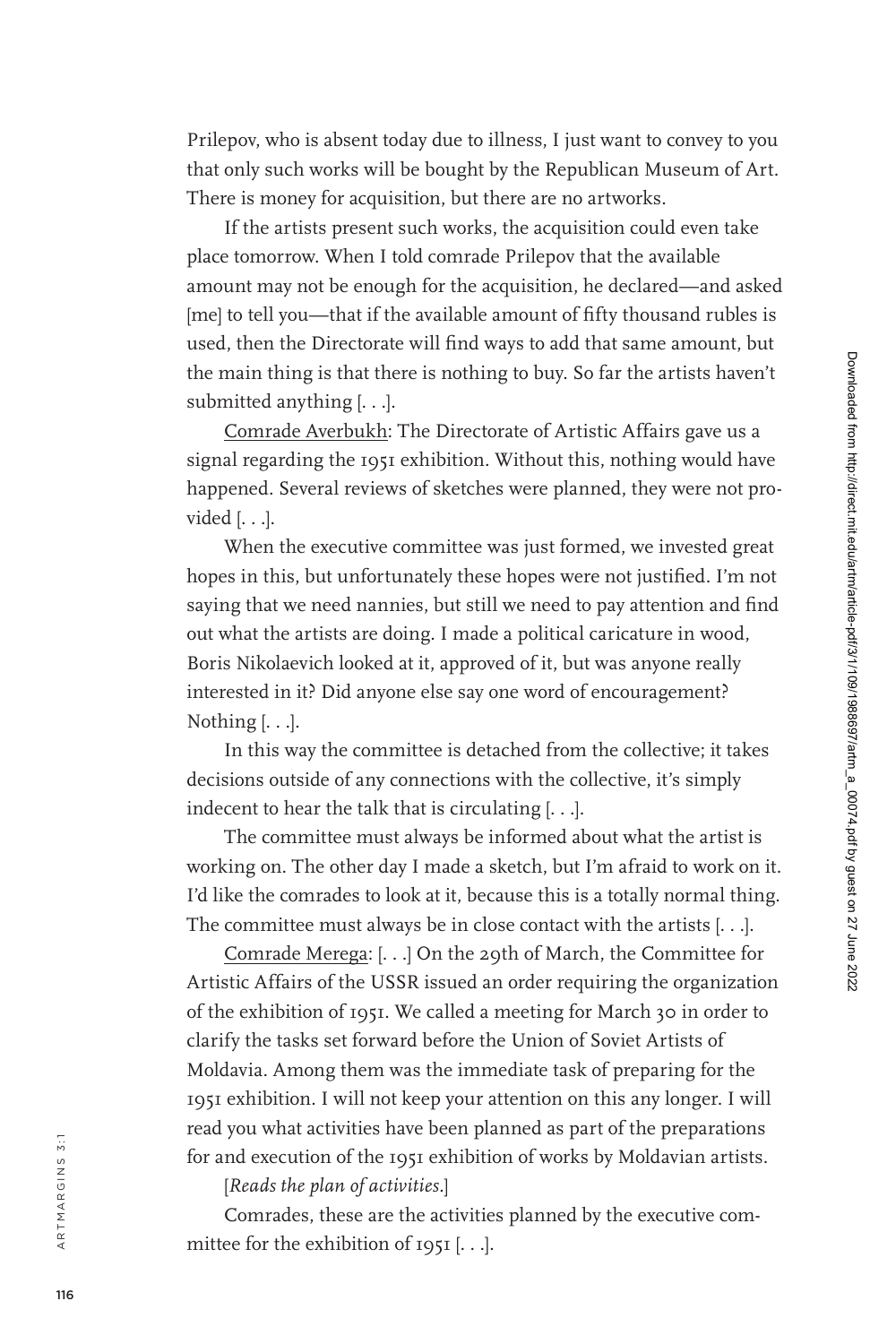Comrade Grigorashchenko: What are the comments regarding the activities?

Comrade Dementiev: I'm surprised that the leadership of the collective hasn't made use of such an old and proven method as the socialist competition.<sup>3</sup> This may bring very effective results!

Comrade Silin: Comrade Dementiev! Socialist competition is practiced first of all in those socialist institutions where labor is determined by certain norms. As a matter of fact it is not recommended we take on socialist obligations if they will make for more work than a person is allowed to take on. How could artists even compete in creative activities? We could misinterpret here the very principle of socialist competition! [. . .]

Comrade Gamburd: We are discussing here a whole range of questions that have been raised already in our collective during general meetings and in our sections. To find solutions to these questions is not that simple, but there is one question that we must fundamentally discuss, the question of how artists relate to the surrounding reality, and how they work and live. It is no secret that we work very little on improving ourselves and come to exhibitions with an insignificant number of pieces that are also not of high quality. Such meetings are organized every year, and each year we worry that we will fail the exhibition. I believe that the main cause behind the inertia within our collective lies in the collective itself, even though everyone is blaming the committee [. . .].

Comrades, it is the artists who are guilty!

Comrade Ershov: [. . .] Comrades, we have transformed this meeting into empty talk.

Comrade Sevastianov: I think that the main question that interests us right now is the exhibition of 1951. [. . .] Shall we go to each artist's home? How can we characterize this? On April 19 at the sectional meeting it was decided that we would look at the sketches during the first days of May, but nobody presented anything. Of course, the committee is guilty. Since nobody does any work, it will be the committee that will have to prepare the sketches. Is this how you see it?  $[...]$ Comrade Grigorashchenko: A lot has been said here today,

<sup>3</sup> The socialist competition was a part of the Soviet economic model in which socialist workers were encouraged to "over-fulfill" their quota in order to reach production targets. Those who managed to do so earned the title "hero of labor."